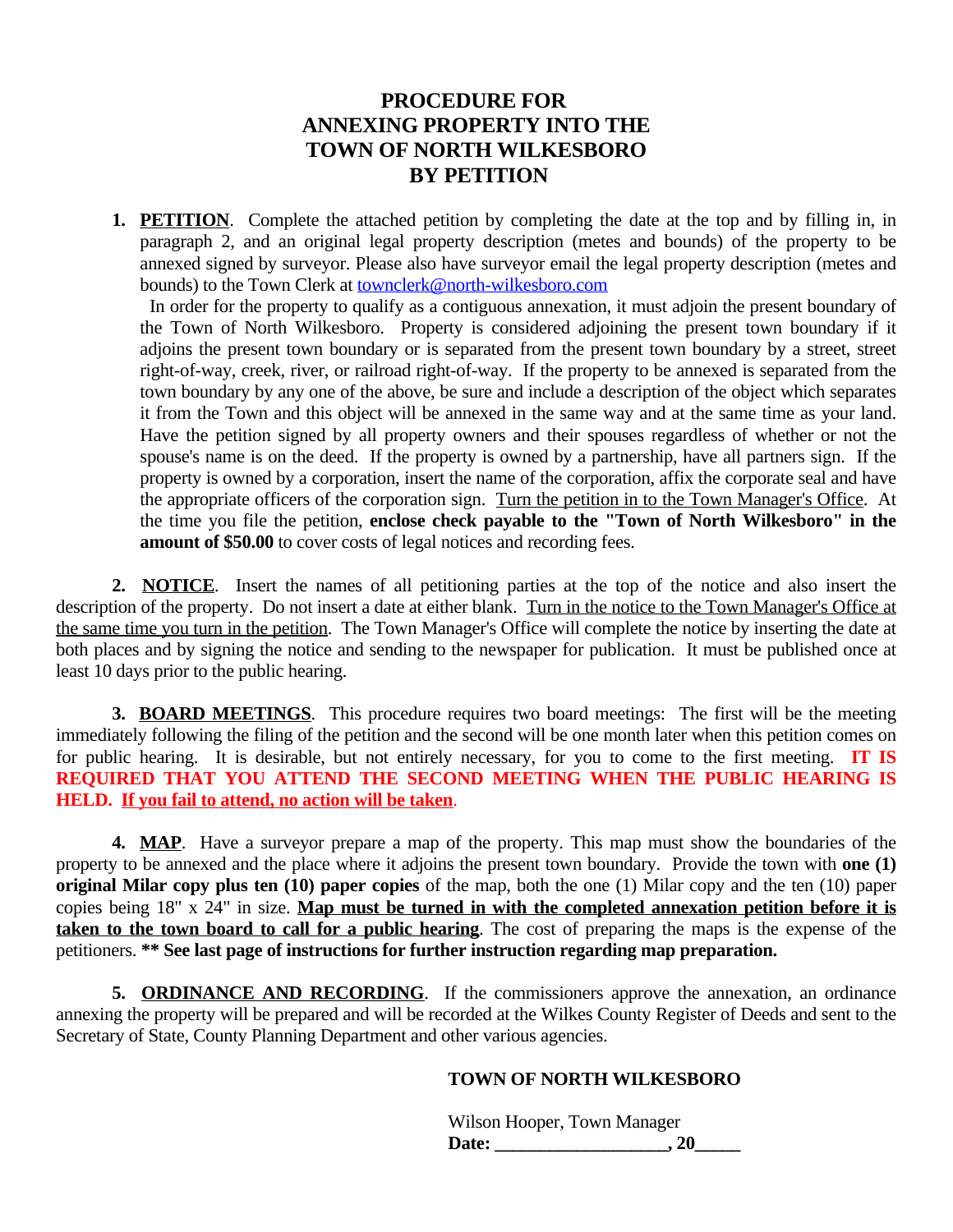# **TO THE BOARD OF COMMISSIONERS OF THE TOWN OF NORTH WILKESBORO:**

**1.** We the undersigned owners of real property respectfully request that the area described in paragraph 2 below be annexed to the Town of North Wilkesboro.

**2.** The area to be annexed (iis) (ii) is not) contiguous to the Town of North Wilkesboro and the boundaries of such territory are as follows:

| Street address of property to be annexed: |  |
|-------------------------------------------|--|
| Parcel ID# $(s)$                          |  |

Insert legal property description (metes and bounds) or attach surveyor's legal description:

Witness our signatures the day and year first above written.

| Name | <b>Address</b> |     |
|------|----------------|-----|
|      |                | Ph# |
|      |                | Ph# |
|      |                | Ph# |
|      |                | Ph# |
|      |                | Ph# |

# **TOWN OF NORTH WILKESBORO NOTICE**

A petition having been presented to the Board of Commissioners of the Town of North Wilkesboro by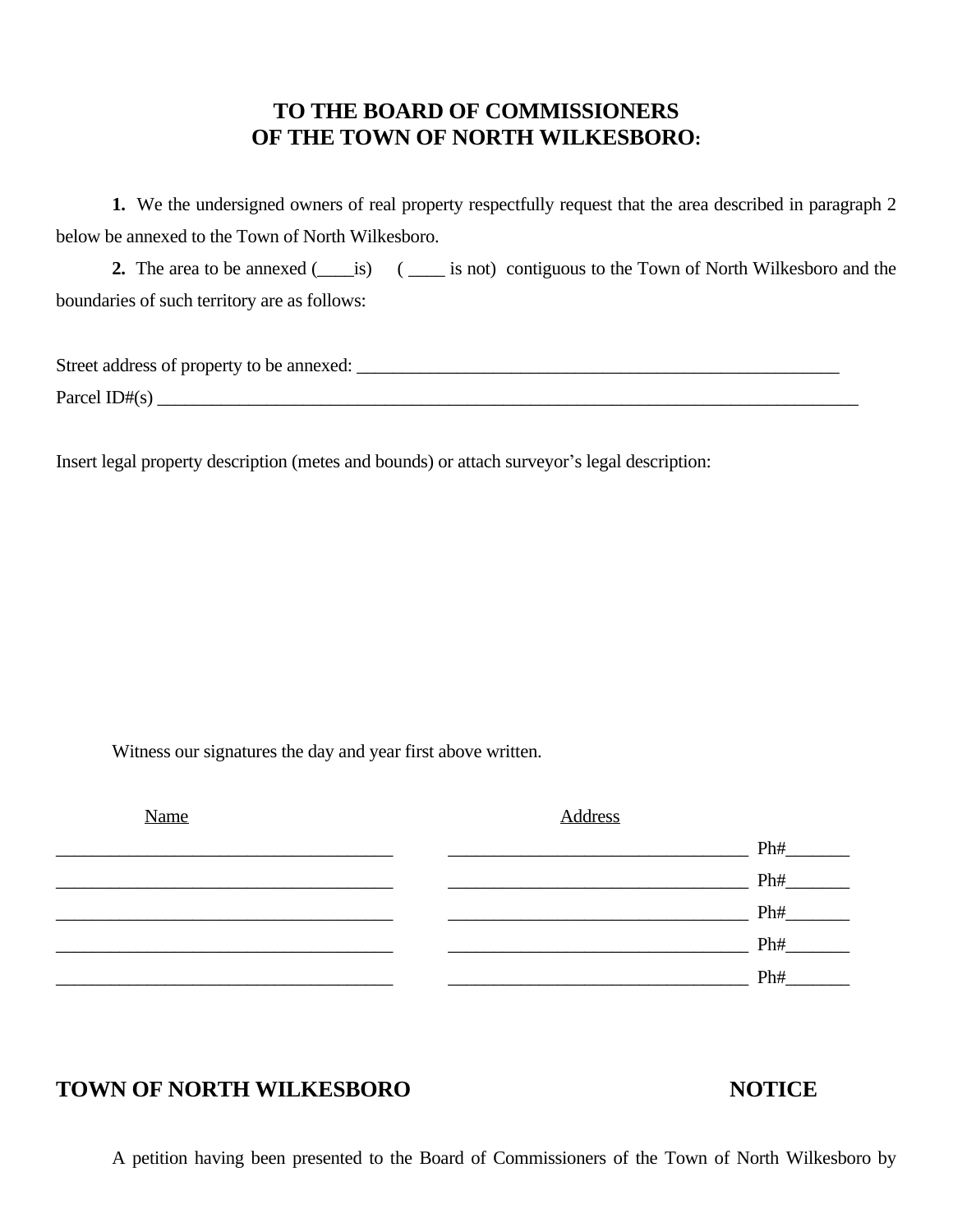to annex the following described real property to the Town of North Wilkesboro:

This is to notify all persons interested that there will be a public hearing on said petition on Tuesday the day of \_\_\_\_\_\_\_\_\_\_\_\_\_\_\_\_\_\_, 20\_\_\_\_\_ at 5:30 p.m. in the commissioners' room in the Town Hall located at 210 9<sup>th</sup> Street in the Town of North Wilkesboro to determine the necessity of such annexation.

 $\_$  , and the set of the set of the set of the set of the set of the set of the set of the set of the set of the set of the set of the set of the set of the set of the set of the set of the set of the set of the set of th

 $\_$  ,  $\_$  ,  $\_$  ,  $\_$  ,  $\_$  ,  $\_$  ,  $\_$  ,  $\_$  ,  $\_$  ,  $\_$  ,  $\_$  ,  $\_$  ,  $\_$  ,  $\_$  ,  $\_$  ,  $\_$  ,  $\_$  ,  $\_$  ,  $\_$  ,  $\_$  ,  $\_$  ,  $\_$  ,  $\_$  ,  $\_$  ,  $\_$  ,  $\_$  ,  $\_$  ,  $\_$  ,  $\_$  ,  $\_$  ,  $\_$  ,  $\_$  ,  $\_$  ,  $\_$  ,  $\_$  ,  $\_$  ,  $\_$  ,

 $\_$  ,  $\_$  ,  $\_$  ,  $\_$  ,  $\_$  ,  $\_$  ,  $\_$  ,  $\_$  ,  $\_$  ,  $\_$  ,  $\_$  ,  $\_$  ,  $\_$  ,  $\_$  ,  $\_$  ,  $\_$  ,  $\_$  ,  $\_$  ,  $\_$  ,  $\_$  ,  $\_$  ,  $\_$  ,  $\_$  ,  $\_$  ,  $\_$  ,  $\_$  ,  $\_$  ,  $\_$  ,  $\_$  ,  $\_$  ,  $\_$  ,  $\_$  ,  $\_$  ,  $\_$  ,  $\_$  ,  $\_$  ,  $\_$  ,

 $\_$  , and the set of the set of the set of the set of the set of the set of the set of the set of the set of the set of the set of the set of the set of the set of the set of the set of the set of the set of the set of th

This  $\_\_\_\_\_\_\_\_\_\_\_\_\_\_\_\_\_\_\_\_\_\.\_20\_\_\_\_\.\_$ 

### **TOWN OF NORTH WILKESBORO**

Wilson Hooper, Town Manager

\*\* In addition to all the other information that surveyors are required to place on annexation maps, the Register of Deeds Office advised town staff that the following information must also to be included on annexation maps. The map must state that the map is an ANNEXATION MAP, TOWN OF NORTH WILKESBORO. They also require the two following certifications: